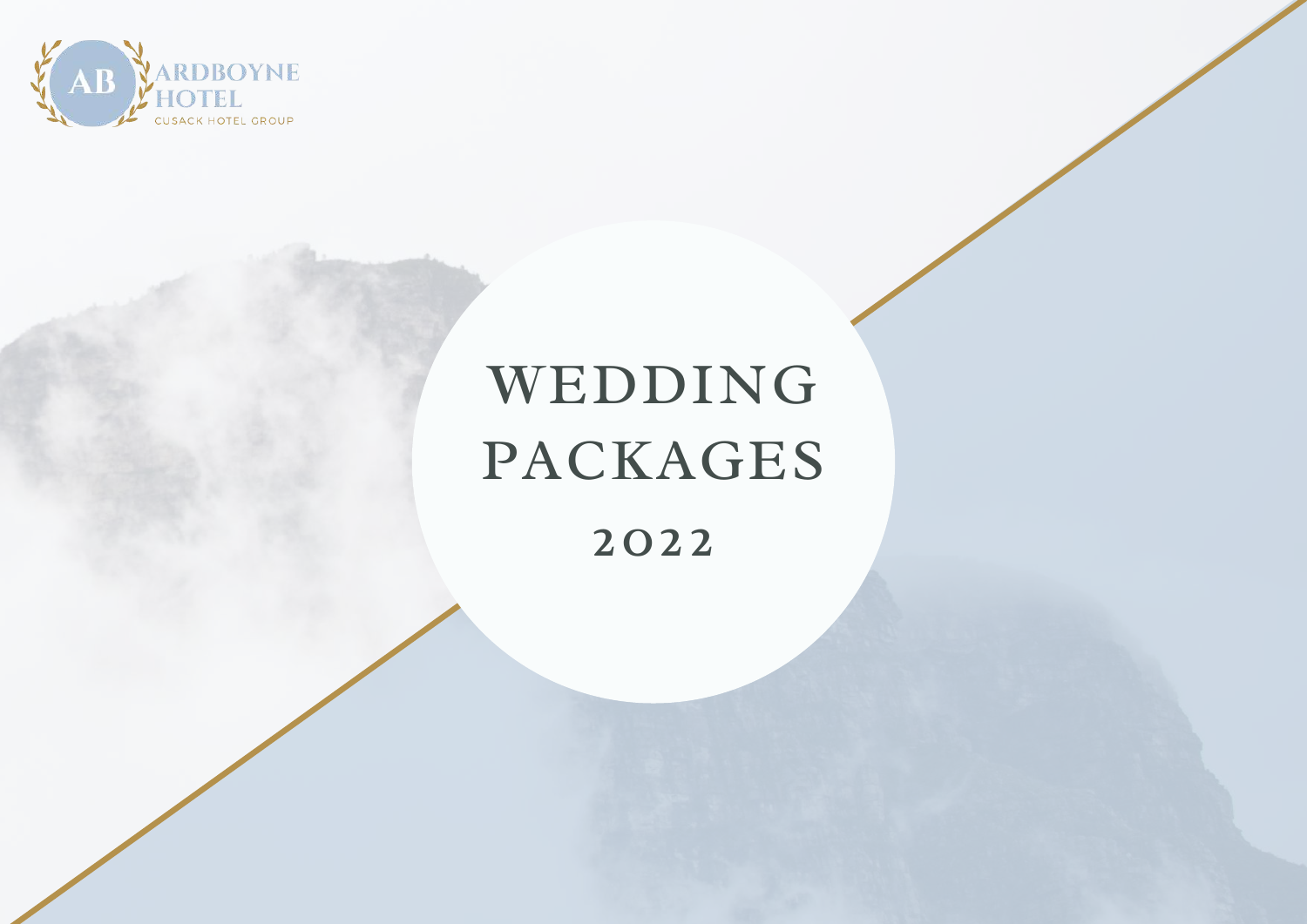Welcome to The Ardboyne Hotel

and so the next Chapter Begins..

Firstly allow us congratulate you and your partner on your engagement & thank you for considering the Ardboyne Hotel for your special day, I wish you many years of happiness together.

We combine wedding expertise with a warm family welcome and a standard of service that can only be described as exceptional. We create bespoke, tailor made packages around you and your wedding requirements.

The Ardboyne is the ideal hotel for weddings and our award winning beautifully landscaped garden will be the perfect backdrop to your wedding day.

Our Wedding menu has been crafted by our executive chef, Orlagh Carney, who only uses the freshest of local produce to ensure only the finest food is served to complement our reputation for exquisite food and service.

At the Ardboyne Hotel, our aim is to ensure that all of our wedding couples have a unique and memorable day that begins the first chapter of their lifetime of happiness together.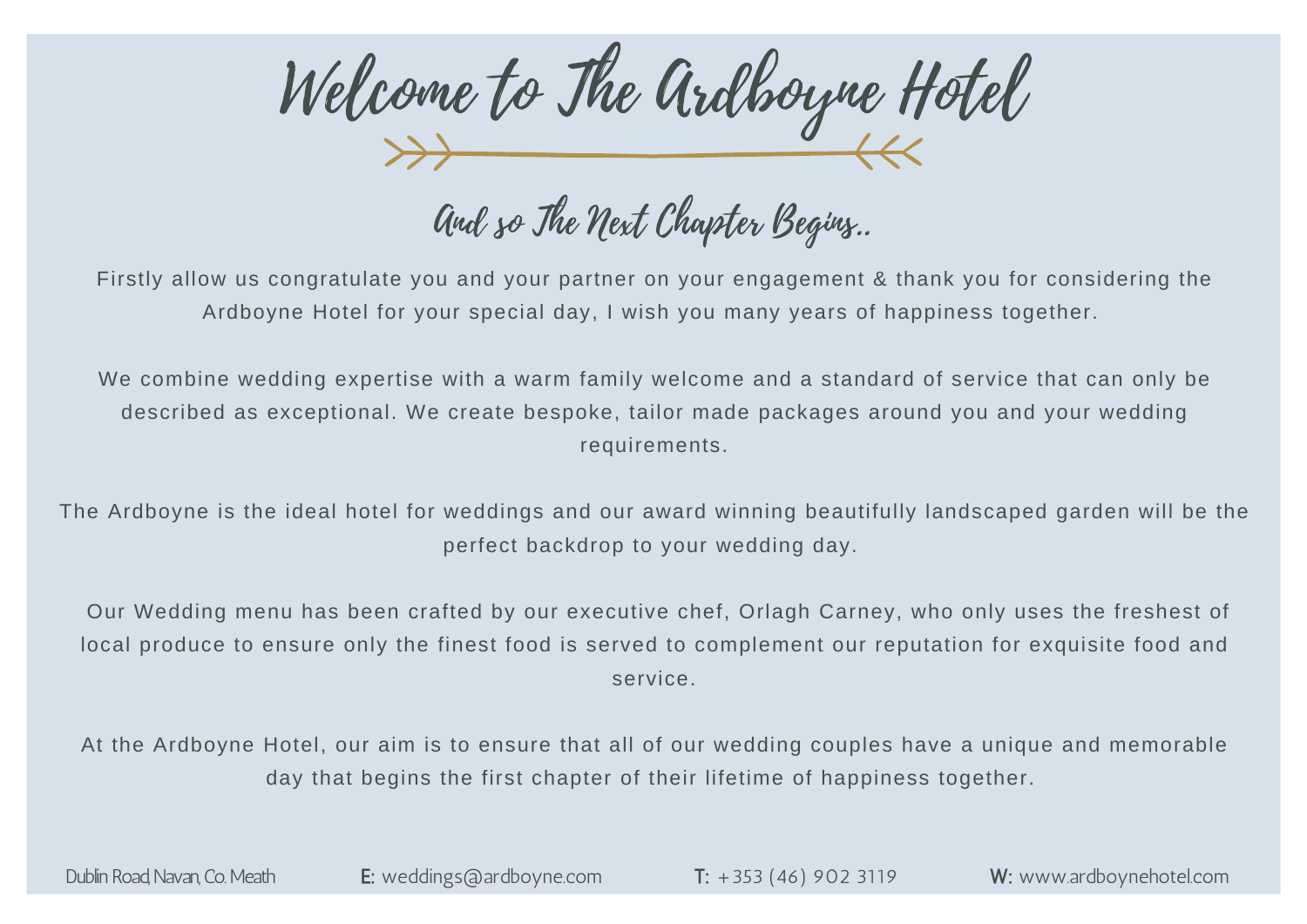Wonderful Weddings at The Ardboyne Hotel

At the Ardboyne Hotel, we are focused on the needs of your Wedding from the moment we meet with you until you depart from the hotel. With only one Wedding a day, you can be assured that all our attention is solely on you and your guests. We will ensure your Wedding Day is the most memorable day in starting your future lives together. We aim to satisfy all your arrangement needs with one professional wedding package. Our Wedding packages are packed with all the additional extras that will make your special day truly unforgettable.

## All Packages Include...

- Professional Consultation with our Management team throughout your preparations
- Red Carpet on arrival with Champagne for the Bride and Groom and Bridal Party
- Freshly Brewed Tea/Coffee & Homemade Mini Scones Served with Fresh Cream & Strawberry Conserve on arrival for all guests
- Use of our private landscaped gardens for your photographs
- Complimentary Personalized Menu Cards, Chair Covers with a Choice of Organza Bows
- Choose from a selection of Table Centre Pieces
- Use of our Cake Stand & Knife
- 5 Course Gourmet Meal to include 2 Glasses of Wine
- Bar Extension
- Late Night Nibbles
- Complimentary Luxurious Accommodation for the Wedding Couple In our Honeymoon Suite with Full Irish Breakfast
- A further two complimentary Bedrooms
- 17 deluxe guest bedrooms for the Wedding Party at a discounted Wedding Rate
- Ample Car Parking facilities
- Complimentary Anniversary Dinner for two in Hugo's Restaurant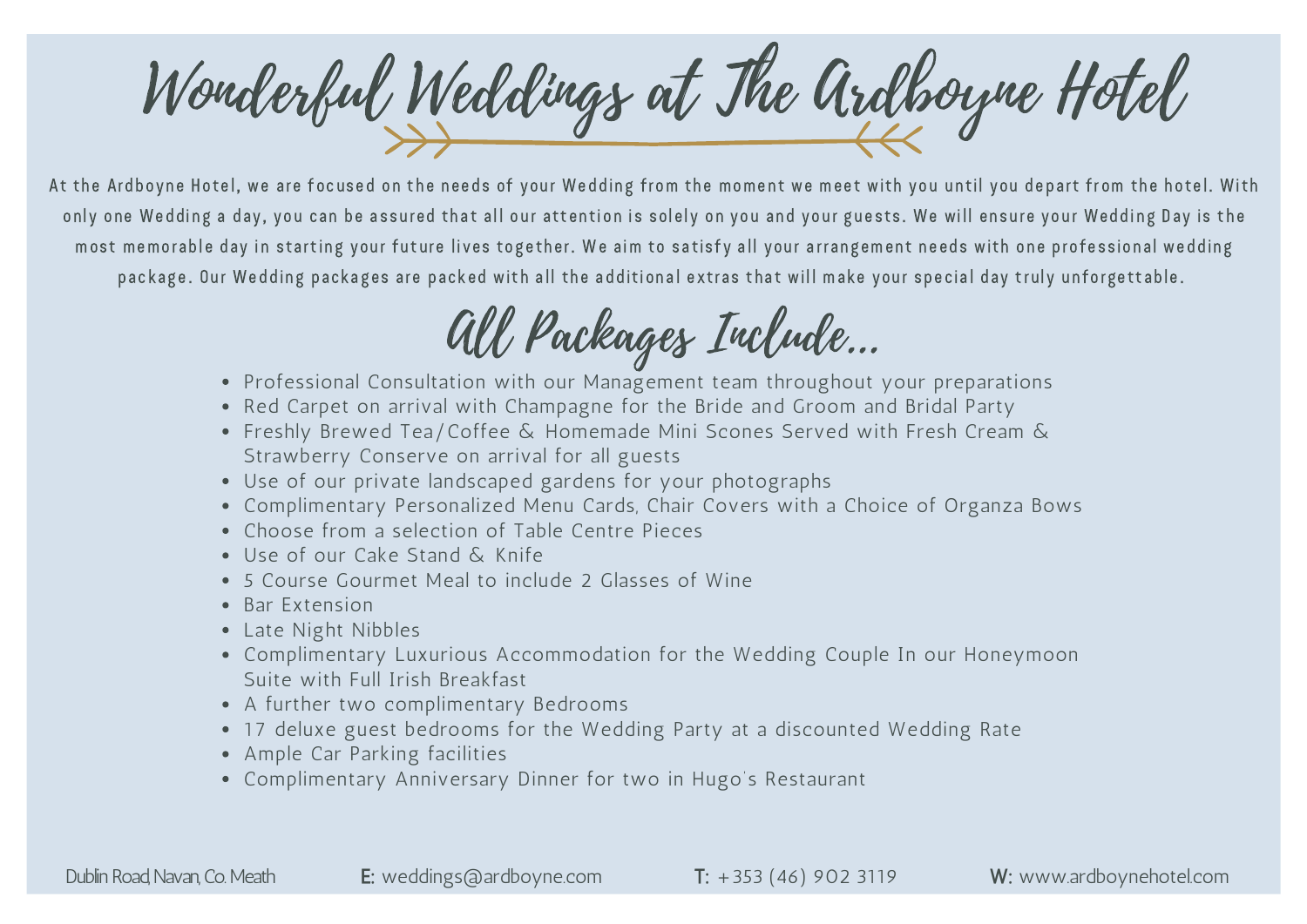

Tea/Coffee & Mini Scones on arrival for all guests

Menu

Chicken & Mushroom Vol Au Vent

Light Puff Pastry filled with Tender Chicken with a White Wine and Mushroom Cream Sauce

Homemade Cream of Vegetable Soup

Traditional Oven Roast Stuffed Turkey & Ham With a Herb and Onion Stuffing and Rustic Jus

OR

Baked Fillet of Herb Crusted Atlantic Salmon Served with Lemon & Dill Sauce

Served with Market Fresh Vegetables & Potatoes

Special Added Extras Optional to your Package

Prices assessing People

Ardboyne Hotel Medley of Dessert

Freshly Brewed Tea/Coffee

Evening

Fish or Chicken Goujons and Chips Your Wedding Cake and Freshly Brewed Tea/Coffee

ジベ

€44.00 per person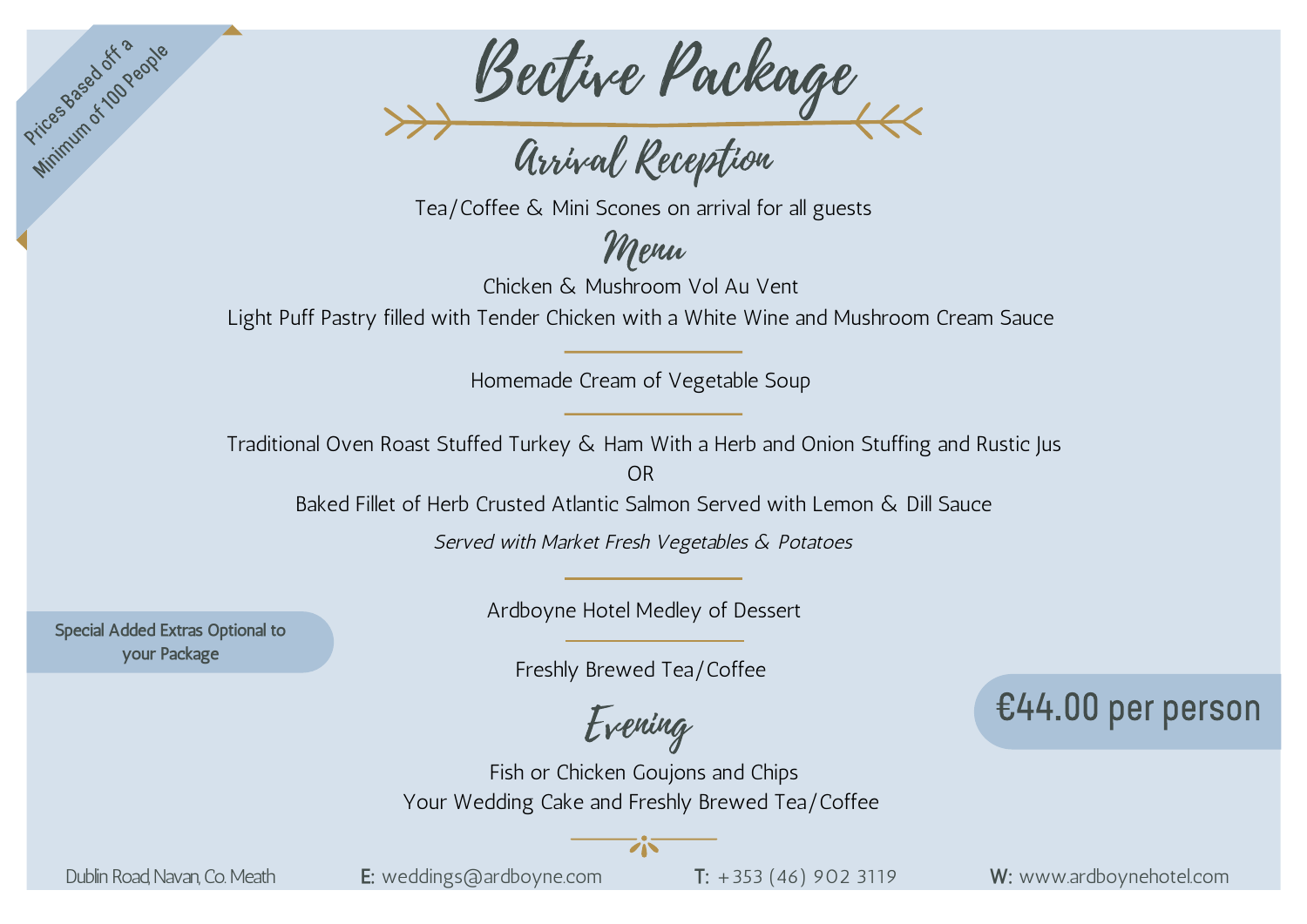Intimate Package

Having a safe, intimate and beautiful wedding day is any couple's dream. Our team, consisting of your specialised wedding coordinator, chefs, and our trusted list of suppliers and service providers, work with you to plan and realise your ideal intimate wedding day.

## Minimum 50 guests

Package Includes...

- Tea/Coffee & Canapes on arrival
- An Option of Champagne Reception or Create A Signature Cocktail
- Your Wedding Fully Decorated
- Option of Table Centre pieces
- 5 Course Dinner
- 2 Glasses of House Wine with Dinner
- DJ To Dance the Night Away
- Late Night Nibbles
- Accommodation in our Luxurious Honeymoon Suite

We would love to tailor make a Bespoke Wedding Package that will be unique to

you both!

## €65.00 per person

Exclusively mid-week only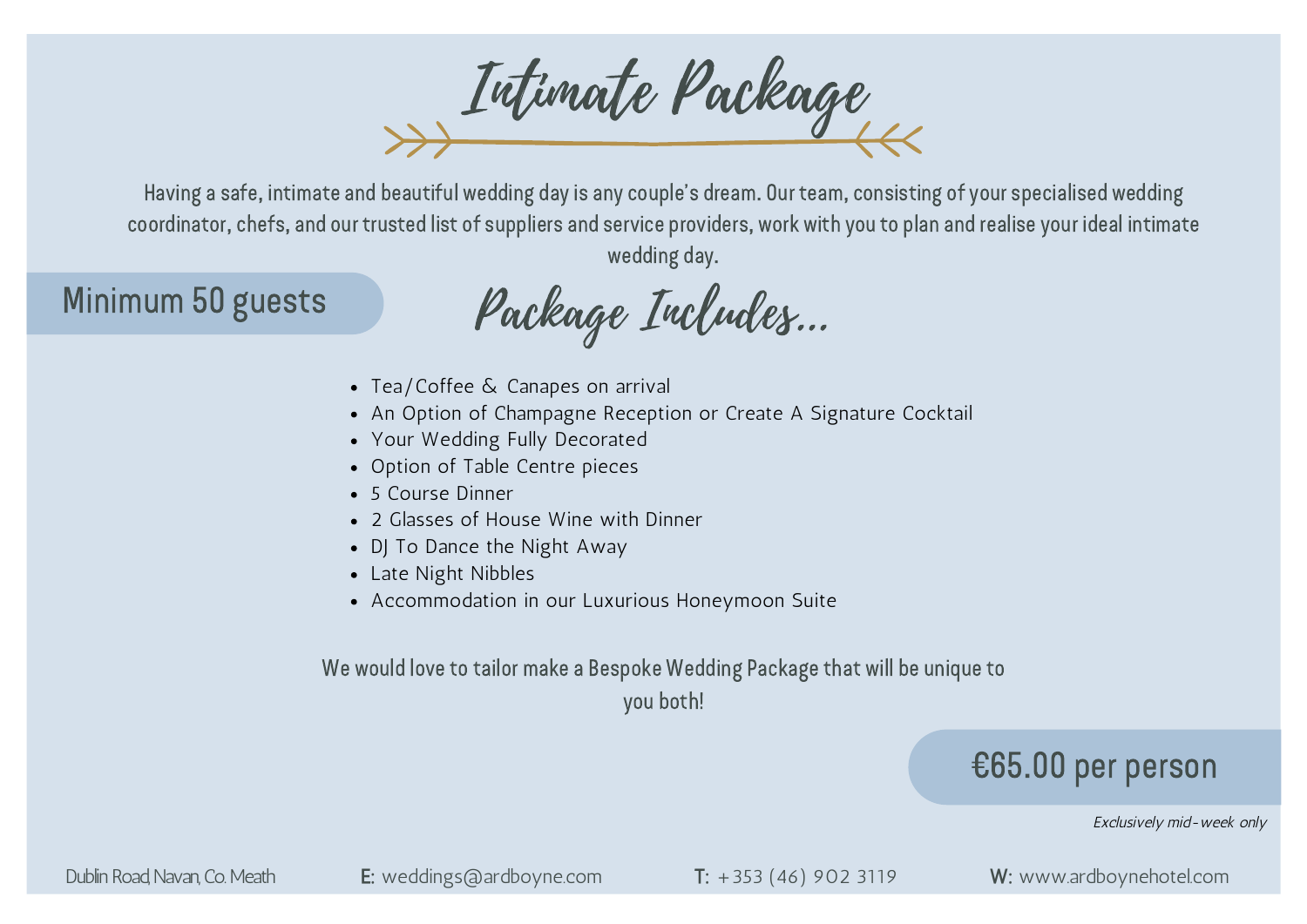Intimate Package Menu

Starters

Chicken & Mushroom Vol Au Vent Light Puff Pastry filled with Tender Chicken in a White Wine and Mushroom Cream Sauce OR

Classic Caesar Salad Cos Romaine Lettuce, Smoked Bacon Lardons, Garlic Herb Croutons, Parmesan Shavings, Creamy Caesar Dressing

Soup

Baby Leek, Parsley & Potatoe OR Homemade Cream of Vegetable Soup

Main Course

(Choose 2)

Roasted Prime Irish Sirloin of Beef Roasted Prime Irish Sirloin of Beef with Red Wine and Pearl onion Jus

> Traditional Oven Roast Stuffed Turkey & Ham With a Herb and Onion Stuffing and Rustic Jus

Baked Fillet of Herb Crusted Atlantic Salmon Served with Lemon and Dill Cream Sauce

Southern Fried Chicken With Creamy Pepper Corn Sauce

Dessert

(Choose 2) Warm Apple Pie with crème anglaise Fresh Fruit Meringue Nest with mango coulis Classic Profiteroles with hot chocolate sauce Warm Chocolate Fudge Cake with Vanilla Ice Cream

Special Added Extras Optional to your Package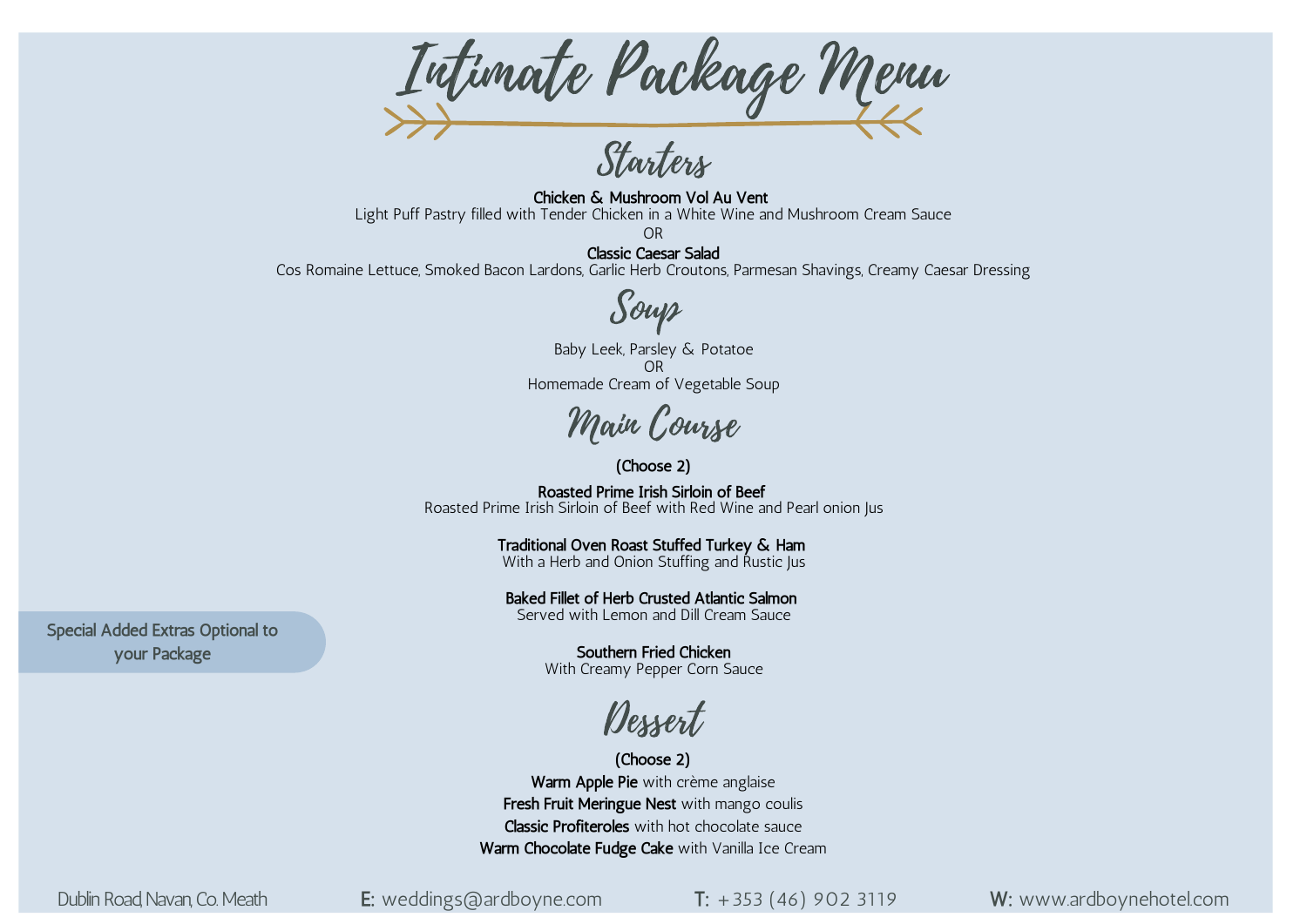All Inclusive Package

Our All Inclusive Wedding Package will help you create the wedding of your dreams. We can introduce you to suppliers we know and trust, and you can enjoy an easy, stress-free, and pleasant process that gives you time, space, and energy to enjoy every day of your engagement!

Package Includes

- Tea/Coffee & Mini Scones with Fresh Cream & Fruit preserves on arrival for all your guests
- Canapes on arrival for all your guests
- Red Carpet & Champagne on arrival for the immediate wedding party
- An Option of Champagne Reception or Create A Signature Cocktail for all your guests
- Wedding Flowers & Ceremony/Church Flowers
- Full Room Themed up lighting
- 5 Course Gourmet Meal
- 2 Glasses of Wine served with the Meal
- Ardboyne Hotel Candy Cart with Traditional Sweets
- Selfie Mirror Photo Booth
- 3 Tier Wedding Cake
- Late Night Nibbles
- Overnight Accommodation in our Luxurious Honeymoon Suite
- Two additional complimentary guest rooms
- Allocation of 20 bedrooms for your wedding guests at a special discounted rate
- Entertainment by a Band  $\&$  DJ

Minimum Numbers of 100 guests

**67,995**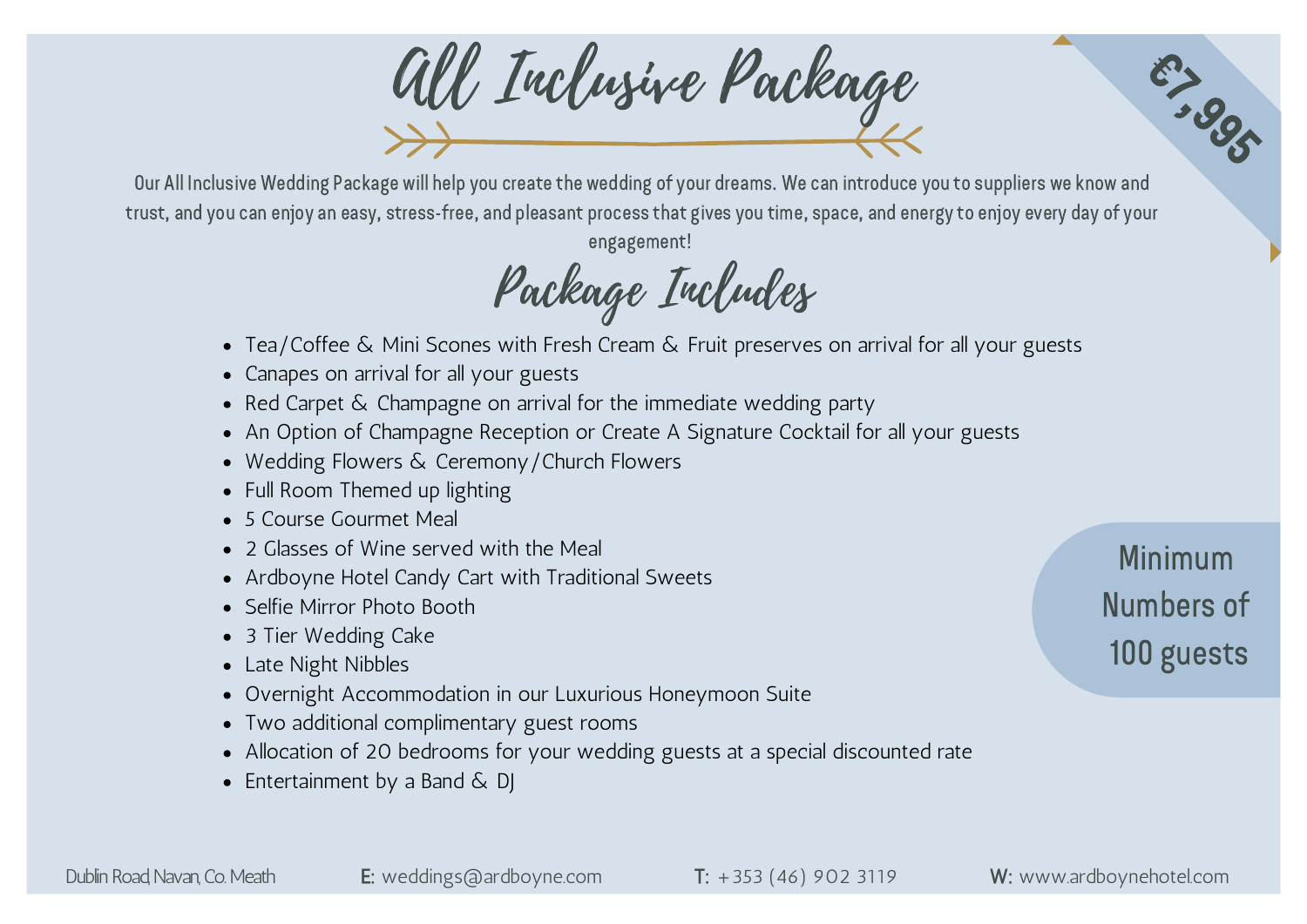All Inclusive Package Menu

Chicken & Mushroom Vol Au Vent Light Puff Pastry filled with Tender Chicken in a White Wine and Mushroom Sauce

Homemade Cream of Vegetable Soup

Traditional Oven Roast Stuffed Turkey & Ham With a Herb and Onion Stuffing and Rustic Jus OR

Baked Fillet of Herb crusted Atlantic Salmon Served with Lemon & Dill Sauce

Served with Market Fresh Vegetables & Potatoes

Ardboyne Medley of Dessert

Freshly Brewed Tea/Coffee

 $\overline{Z}$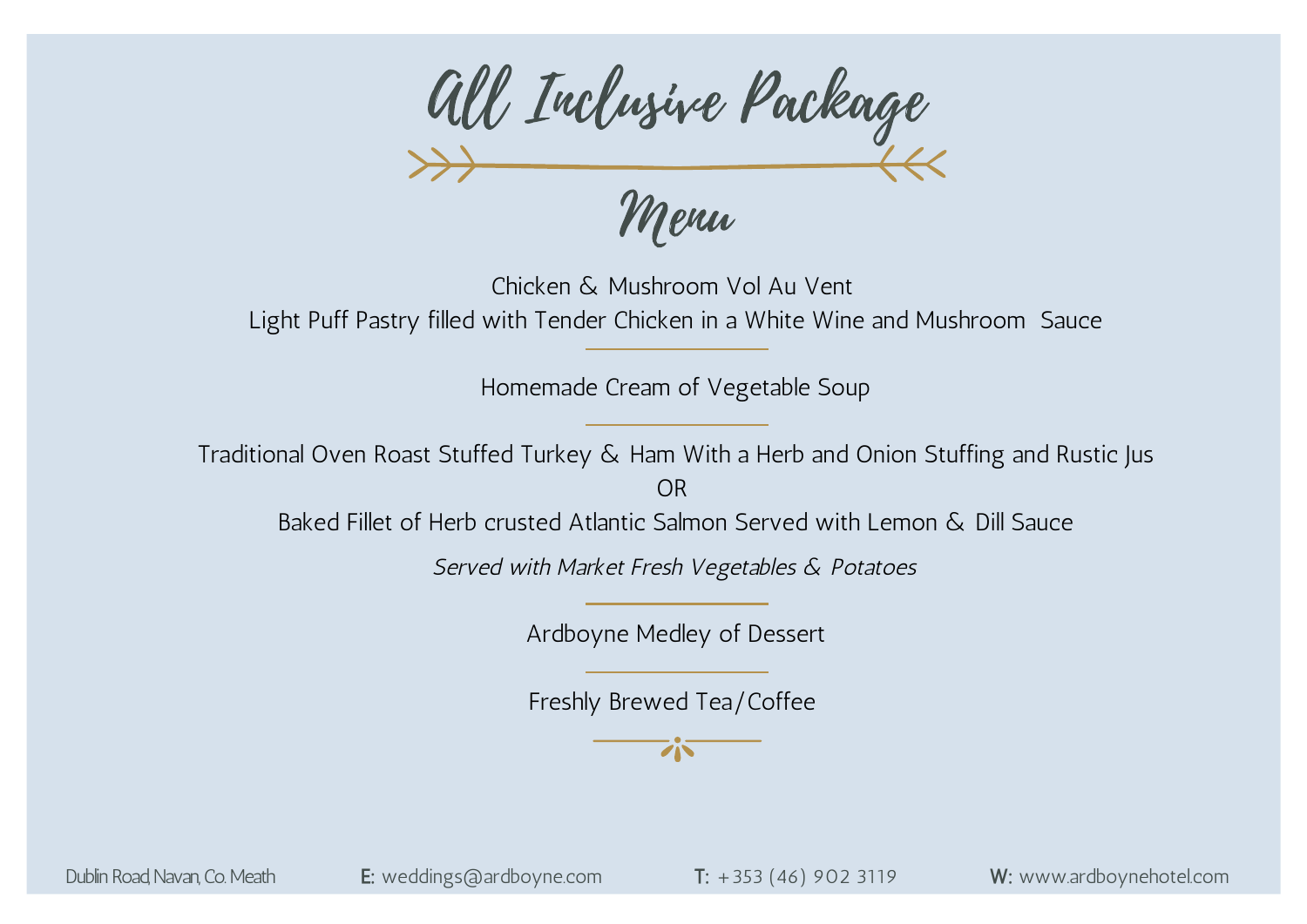Dinner Menu Upgrades

Upgrade from the wedding menu with any of the options below with Dinner Supplements outlined

Starters

Classic Caesar Salad €2.50 Per Person

Cos Romaine Lettuce, Smoked Bacon Lardons, Garlic Herb Croutons, Parmesan Shavings, Creamy Caesar Dressing

Main Course

Roasted Prime Irish Sirloin of Beef (€5.00 Per Person)

With Red Wine and Pearl Onion Jus

Pan Seared Fillet of Seabass €3.00 Per Person With champ, asparagus & Lemon Butter

Evening Food

Tea/Coffee, Selection of Sandwiches & Cocktail Sausages €4.00 Per Person Chicken Goujons €1.50 Per PersonChicken Wings €1.50 Per Person

Wine & Punch

Sparkling Wine Reception €3.50 Per Person Mulled Wine Or Punch Reception (€3.50 Per Person) A Glass of House Wine €5.50 Per Person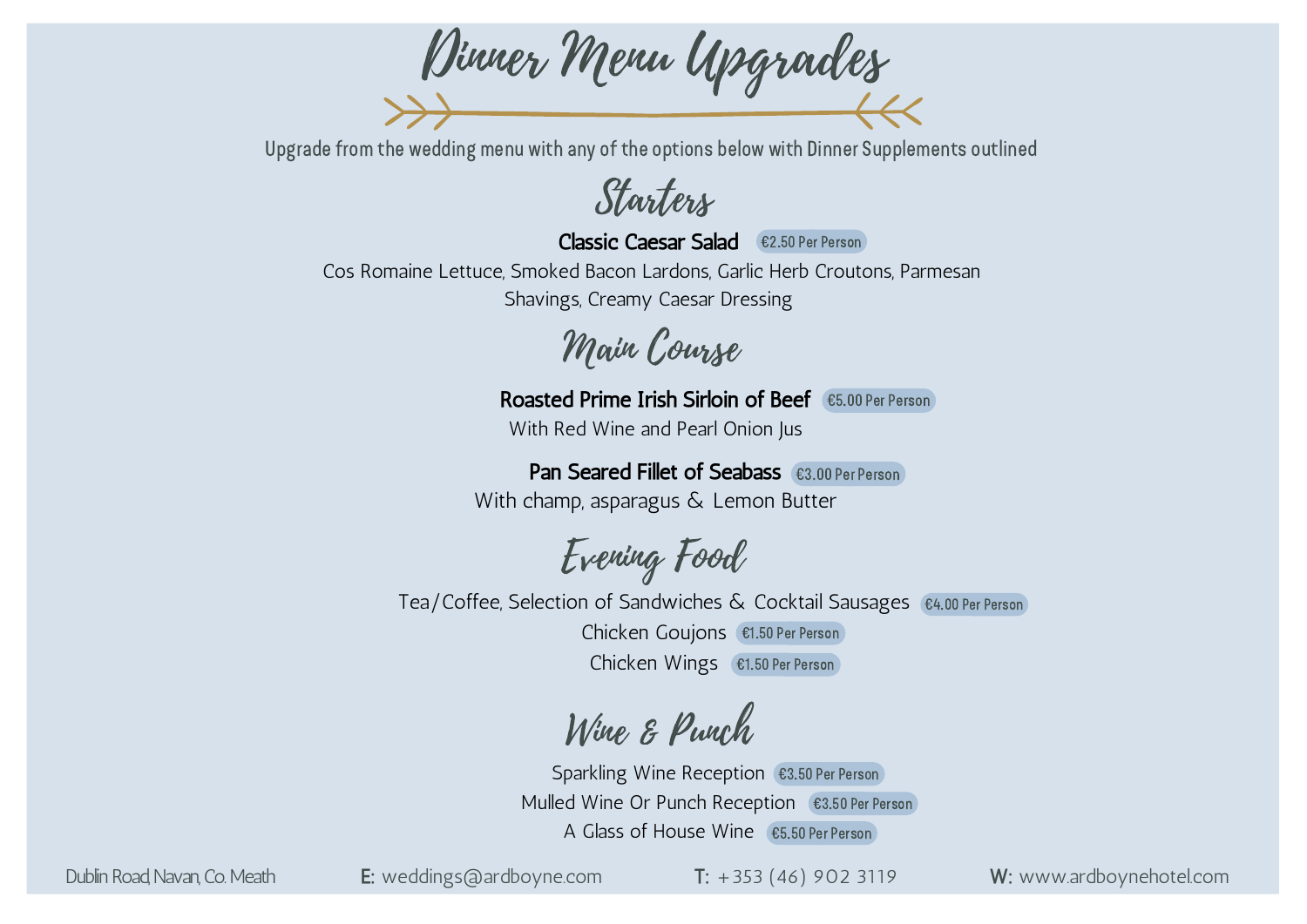Post Wedding Celebrations

Why not consider staying on and having a Brunch, BBQ or Buffet for your family and friends? It is an ideal way to extend your Wedding celebrations into the next day and it means that you, the Wedding couple have a chance to mingle with their guests in a more informal and relaxed manner. Our Garden or a private function room is ideal for hosting such events. Our excellent BBQ & Buffet Menus are available for you to choose from and are expertly prepared and

served by our team of Chefs

Barbeque

Pork & Leek Sausages, Beef Burgers, Chicken Skewers, BBQ Ribs, Baked Potatoes, Salads, Bread Rolls

Mild Chicken Curry served with Savoury Rice Baked Potatoes, Salads, Bread Rolls

Your Wedding Cake Freshly Brewed Tea or Coffee

Your Wedding Cake Freshly Brewed Tea or Coffee

€20 Per Person €20 Per Person

Upgrade BBQ

Minute Steaks OR Fillet of Chicken For an additional €5 Per Person

Upgrade Buffet

Beef Stroganoff Served with Boiled Rice For an additional €5 Per Person Cold Meats For an additional €2 Per Person